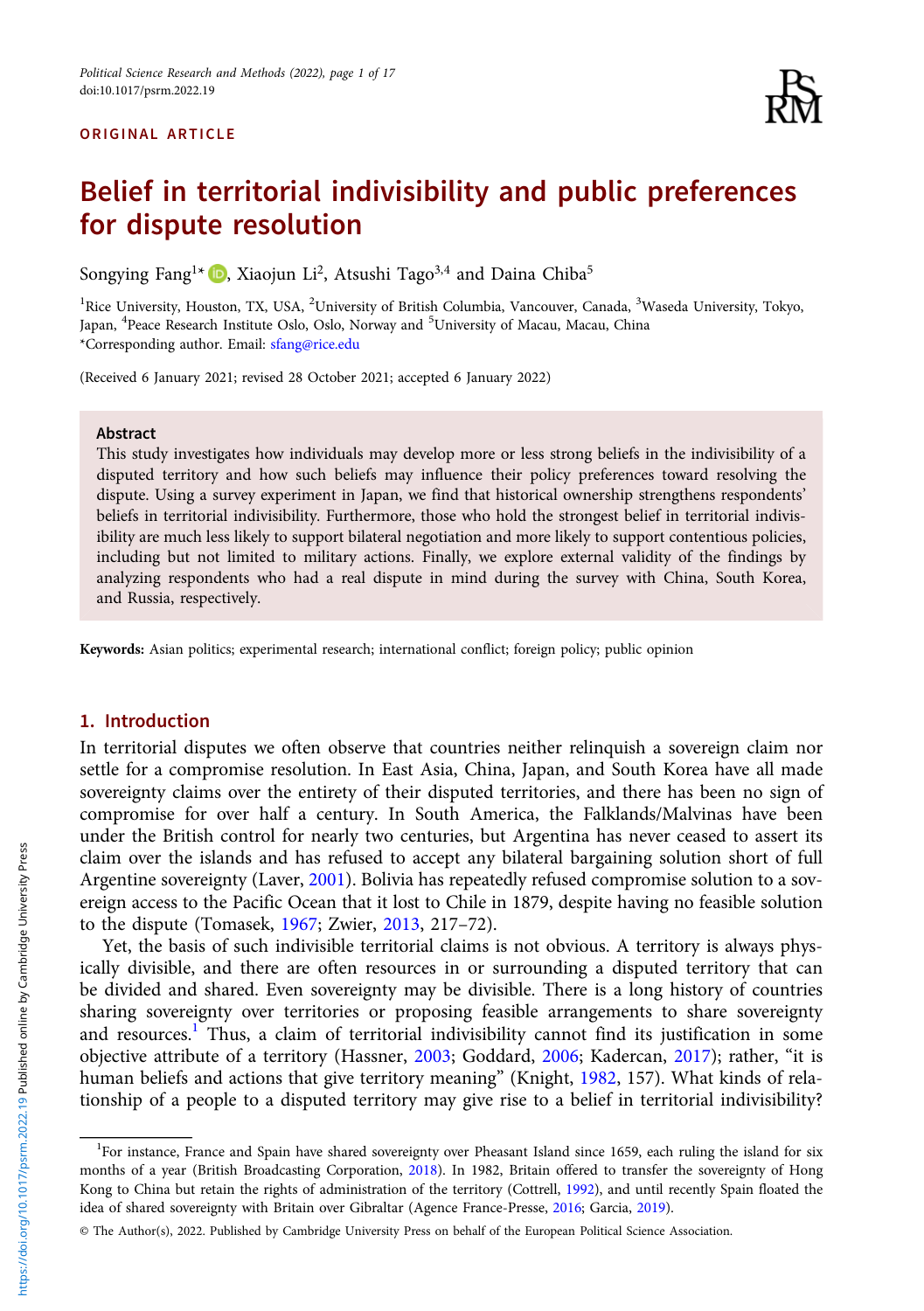And what does the belief mean for individuals' policy preferences toward the dispute? We investigate these questions in this study.

Theoretically, we distinguish between two concepts, issue indivisibility and a belief in issue indivisibility, and argue that the essence of territorial indivisibility lies in the beliefs held by individuals. Moreover, we identify a nation's historical ownership of a disputed territory as one of the important sources of such a belief, and develop an explanation for why. Finally, we argue that those who hold the beliefs in territorial indivisibility can support a range of contentious policies, including but not limited to military actions. We test these arguments empirically using a survey experiment in Japan. The case of Japan allows us to isolate the effect of historical ownership, as Japan's existing territorial disputes do not invoke ethnic or religious claims, while making the hypothetical scenarios of historical ownership sufficiently realistic to our respondents.

We highlight three main findings. First, when exposed to the scenario of historical ownership, individuals develop stronger beliefs in territorial indivisibility, resulting in a more skewed preference ranking over the outcomes. In addition, a non-trivial proportion of respondents developed the extreme belief under the treatment, leading them to only accept the indivisible outcome. The other two contextual variables that we included for comparison, the military strength of the opponent and the economic value of the territory, do not have a similar effect. Second, individuals who hold the extreme belief in territorial indivisibility are much less likely to support bilateral negotiation, and more likely to support contentious policy choices, including military actions but also economic sanctions and arbitration by an international organization (IO). Finally, our analysis of the respondents who had a real dispute in mind during our survey suggests the possibility that individuals are more likely to develop a belief in territorial indivisibility in cases where both sides of a dispute claim historical ownership.

These results shed important insights into the domestic conditions under which leaders operate in territorial disputes. The high level of support for the indivisible territorial outcome, especially when historical ownership is invoked, may explain why leaders frequently make all-or-nothing territorial claims. Moreover, the finding that even those who hold the most extreme belief still have a range of policy preferences challenges the conventional assumption that issue indivisibility leads to conflict, but helps explain why countries with no military options resort to other means, such as IO arbitration, while maintaining their all-or-nothing territorial claims. Our study also makes a methodological contribution to a better understanding of the role of issue indivisibility. Most existing research on issue indivisibility has treated a state as a unitary actor who holds a singular view about the nature of a territory (Fearon, [1995](#page-15-0); Hensel and Mitchell, [2005](#page-15-0); Goddard, [2006;](#page-15-0) Powell, [2006](#page-15-0); Wiegand, [2011](#page-16-0); Kadercan, [2017\)](#page-15-0). By distinguishing between territorial indivisibility and a belief in territorial indivisibility, we have reoriented the unit of analysis in this literature to be individuals in a nation who can meaningfully hold different beliefs about a territory.

## 2. Territorial indivisibility as a belief

There is a widely shared view that indivisible issues or goods are those whose value will be destroyed if they are divided; in this view, issue indivisibility is a binary concept (Fearon, [1995;](#page-15-0) Brams and Taylor, [1996](#page-15-0), 51; Goddard, [2006](#page-15-0); Kydd, [2015,](#page-15-0) 72; Kadercan, [2017;](#page-15-0) Frieden et al., [2019,](#page-15-0) 132). Where the scholarship diverges is whether indivisibility is a fundamental nature of an issue, or a social construction emerging entirely from a strategic process (Hassner, [2003](#page-15-0); Goddard, [2006,](#page-15-0) [2010;](#page-15-0) Wiegand, [2011\)](#page-16-0). Indivisible issues are of enormous concerns in territorial disputes where leaders frequently make such claims.

Leaders are known to have strategic incentives to publicly represent a territorial issue to be indivisible in order to strengthen their bargaining position, sending signals to opponent, or tie their hands, despite the fact that such indivisibility may not reside in the features of the territory itself (Frieden et al., [2019,](#page-15-0) 132). Therefore, scholars caution that such claims should be given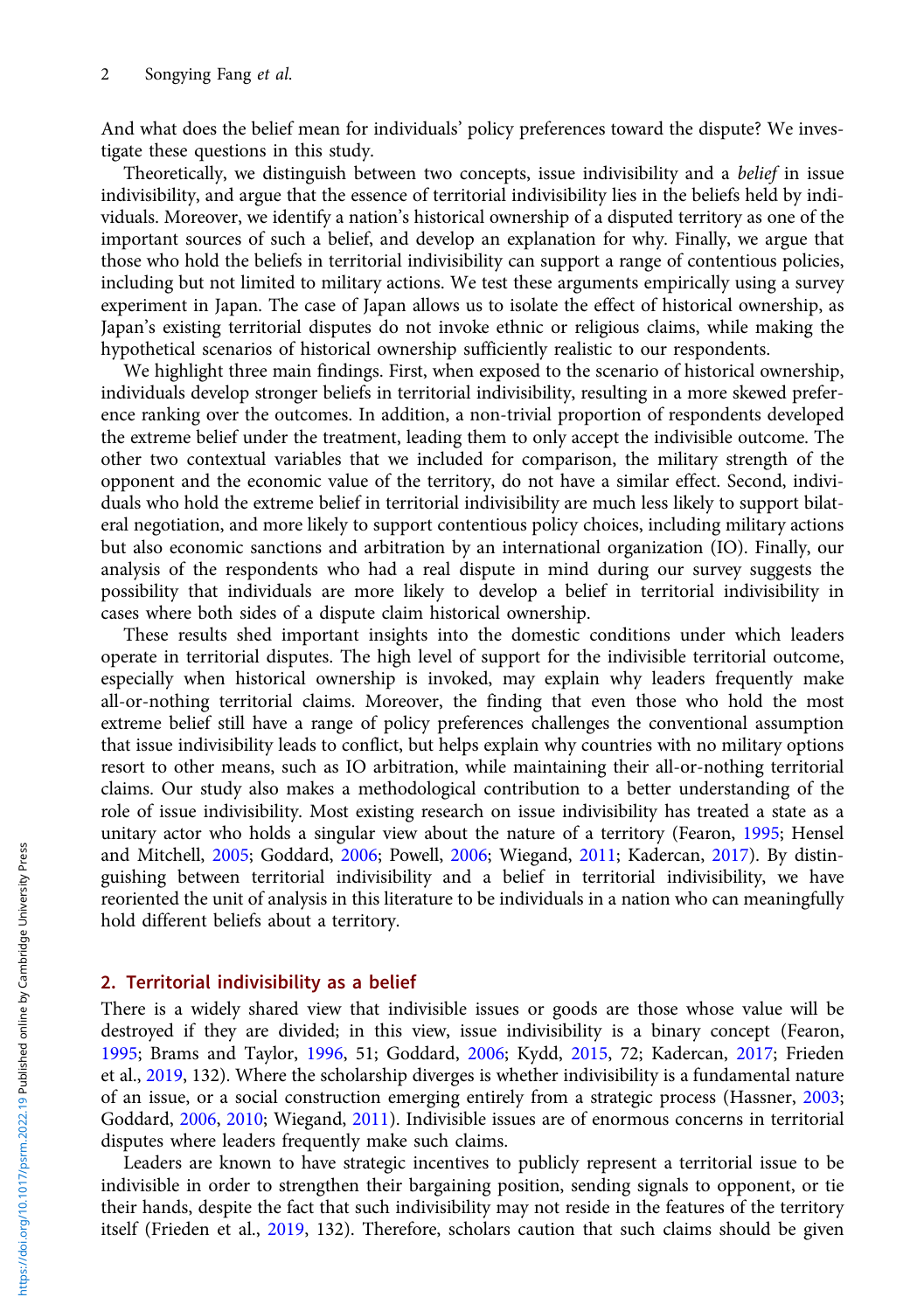appropriate scrutiny, with some arguing that indivisible territory is a product of incompatible demands from a bargaining process (Goddard, [2006,](#page-15-0) [2010;](#page-15-0) Wiegand, [2011](#page-16-0)). However, as Hassner [\(2003](#page-15-0)) notes, for instance, "Sacred places are not plots of land to be partitioned by diplomats according to political priorities…They may, for considerable segments of the population, entail meaning that is absolute, irreplaceable and indivisible." Moreover, deeply held values and knowledge of the relationship of a people to a disputed territory may lead to indivisible territorial claims without a bargaining process. In some of the most contentious territorial disputes in Asia, such as those over the Senkaku/Diaoyu islands and Takeshima/Dokdo islands, one of the disputants (Japan and South Korea, respectively) does not even officially recognize the existence of a dispute, let alone engage in negotiation over the territories. Yet, claims of indivisibility over these islands have existed for many decades. An exclusive focus on politicians' strategies thus overlooks the role of the public when numerous research suggests that they are particularly sensitive to territorial disputes (Vasquez, [1993](#page-16-0), [2009;](#page-16-0) Hensel, [1999;](#page-15-0) Gibler et al., [2012\)](#page-15-0).

To study public attitudes toward territorial disputes that involve indivisible claims, we propose a new concept, a belief in territorial indivisibility, to be distinguished from the concept of territorial indivisibility: even when a disputed territory is physically divisible, individuals may hold beliefs in its indivisibility. It then follows that indivisible territorial claims are necessarily socially constructed. Moreover, in contrast to territorial indivisibility, which is binary, this new concept is a continuous one: individuals can hold more or less strong beliefs about the indivisibility of a territory. What intangible characteristics of a territory may give rise to such beliefs, and what are their effects on public preferences for dispute resolution?

In the literature on issue indivisibility, scholars have identified homelands, historical ownership, ethnic ties, or sacred places to be sources of the perception of territorial indivisibility (Hassner, [2003](#page-15-0); Hensel and Mitchell, [2005;](#page-15-0) Toft, [2006\)](#page-16-0). A second and larger literature on territorial disputes links disputes over territories with intangible salience to more severe conflict.<sup>2</sup> Our study connects these two literatures in a unified framework by investigating first, whether a belief in indivisibility can arise from an intangible characteristic of a territory, and second, how such beliefs may influence individuals' policy preferences.

# 3. Rise and consequence of a belief in territorial indivisibility

Of the intangible characteristics of a territory identified in the literature, this study focuses on the historical ties of a nation to a disputed territory. We do so for several reasons. First, historical ownership has been used to justify territorial claims throughout human history (Burghardt, [1973](#page-15-0); Murphy, [1990](#page-15-0); Newman, [1999,](#page-15-0) 4; Abramson and Carter, [2016\)](#page-14-0) and has been arguably the most frequently invoked justification in territorial disputes in the post-World War II era (Murphy, [1990\)](#page-15-0).<sup>3</sup> Second, other prevailing explanations for indivisible territorial claims invoking homelands, sacred sites, or ethnic ties (Hassner, [2003;](#page-15-0) Hensel and Mitchell, [2005](#page-15-0); Toft, [2006](#page-16-0); Kadercan, [2017](#page-15-0); Zellman, [2018](#page-16-0)) all implicitly rest on the assumption that a claimant once occupied the territory or drew the national boundary over it, regardless of who controls it in the present day. In this sense, historical ownership is the primordial foundation of ethnicity or religion based claims. Finally, historical ownership can be invoked in territorial disputes over uninhabitable sea features such as those in the East and South China Seas, where other commonly used justifications are not applicable.

A nation's claim of historical ownership of a disputed territory implies that the nation is the rightful owner of the territory. If the nation possesses the territory under the status quo but its

<sup>2</sup> For a non-exhaustive sample of the works that arrive at the conclusion, see Hensel ([1999](#page-15-0)), Herb and Kaplan ([1999\)](#page-15-0), Newman ([1999\)](#page-15-0), Hensel and Mitchell [\(2005](#page-15-0)), Gibler et al. [\(2012](#page-15-0)), Zellman [\(2015\)](#page-16-0), and Shelef ([2016\)](#page-16-0).

 $<sup>3</sup>Murphy (1990, 531)$  $<sup>3</sup>Murphy (1990, 531)$  $<sup>3</sup>Murphy (1990, 531)$  notes "During the past forty years, territorial claims against neighboring states have almost always</sup> been justified as attempts to recover land that had been 'wrongly' taken away... Historical arguments have come into ascendancy as claims based strictly on ethnic, strategic, and economic considerations have become less acceptable."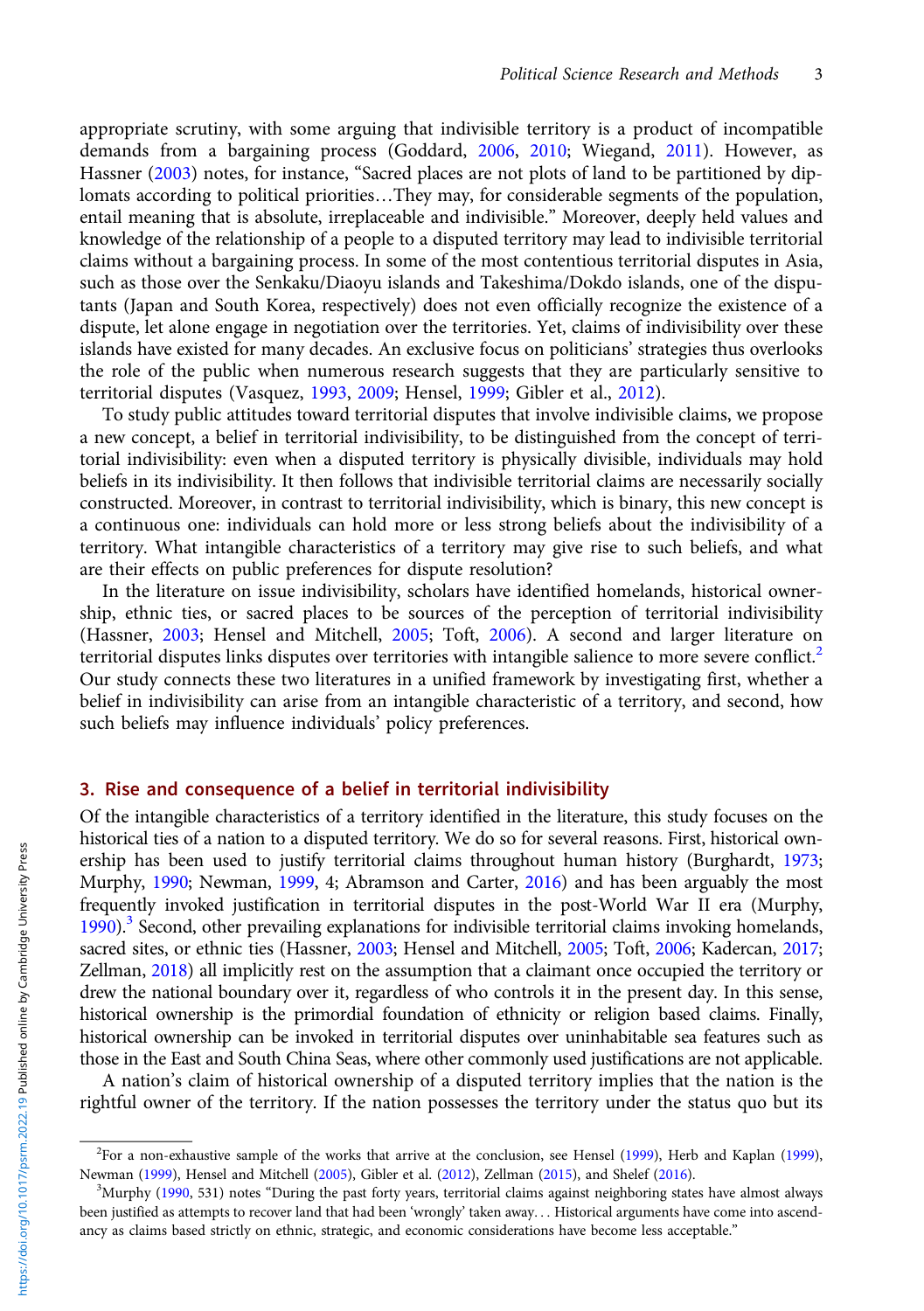ownership is being contested by another state, historical ownership may lead individuals to believe that the other state has no foundation for its claim on any part of their territory. On the other hand, if the territory was taken away by another state in the past, then a claim of historical ownership suggests that the event or the process of losing the territory is viewed as unjust by the nation (Murphy, [1990](#page-15-0); Zwier, [2013;](#page-16-0) Fang and Li, [2020](#page-15-0)); given the grievance, some individuals of the nation may believe that the injustice can only be undone by recovering the entirety of the lost territory, while others may be willing to accept other outcomes that in their view are commensurate with the lost territory. In both scenarios, then, historical ownership will increase individuals' beliefs in their inalienable right to a disputed territory (Zwier, [2013](#page-16-0), 250), and likely substantially raise the size of the reparation demanded to compensate for the lost territory.

Of course, politicians or leaders can make historical claims of disputed territories strategically because such claims have been viewed as more legitimate than other types of claims (Murphy, [1990\)](#page-15-0), or because a historical claim may signal the limit of a state's territorial designs, thus decreases the opposition from international actors (Abramson and Carter, [2016\)](#page-14-0). Such potential for strategic manipulation does not rule out the possibility that a public may genuinely believe in their nation's historical ownership of a disputed territory, and develop preferences for how the dispute should be resolved. Depending on their own personal attributes, some individuals may still find divisible outcomes acceptable even in light of their nation's historical ties to the disputed territory; however, on average, we expect historical ownership to have an effect of increasing the perception of territorial indivisibility. These discussions lead to our first hypothesis:

Hypothesis 1: A country's historical ownership of a disputed territory leads its citizens to develop stronger beliefs in territorial indivisibility than otherwise.

Next, we consider how individuals' beliefs in territorial indivisibility influence their policy preferences. Departing from the canonical bargaining model of war that links issue indivisibility with conflict (Fearon, [1995\)](#page-15-0), we argue that those who hold such beliefs may weigh the costs and benefits of a range of contentious policy options, including but not limited to military actions, when they reject a compromise outcome. In practice, a bargaining breakdown, or an inability to initiate a bargaining process at all, does not mean a military conflict will follow automatically. For instance, in the disputes that we discussed earlier, some countries simply do not have military means to pursue their preferred outcomes because military balance strongly favors their opponents; yet they do pursue other options such as appealing to the United Nations (UN) or the International Court of Justice (ICJ) while continuing their uncompromising claims. Moreover, even for those countries that do have military options, the cost of war and the associated risk may make it worthwhile for them to consider other options, such as IO arbitration or economic sanctions. Similarly, between their beliefs and policy preferences, individuals may consider a range of policy options rather than simply supporting the military option. Therefore, our second hypothesis reads:

Hypothesis 2: Individuals with stronger beliefs in territorial indivisibility are more likely to support contentious policies for dispute resolution.

# 4. Experimental design

To test our hypotheses, we implemented a survey experiment in Japan. The survey began by asking respondents to read a hypothetical scenario of territorial dispute embedded with three randomized features: historical ownership of the territory, the military strength of the potential opponent, and whether or not the territory has economic values. While our theory and first hypothesis were concerned with the effect of historical ownership, we included two additional features of the dispute as likely alternative explanations. Intuitively, if the military power of the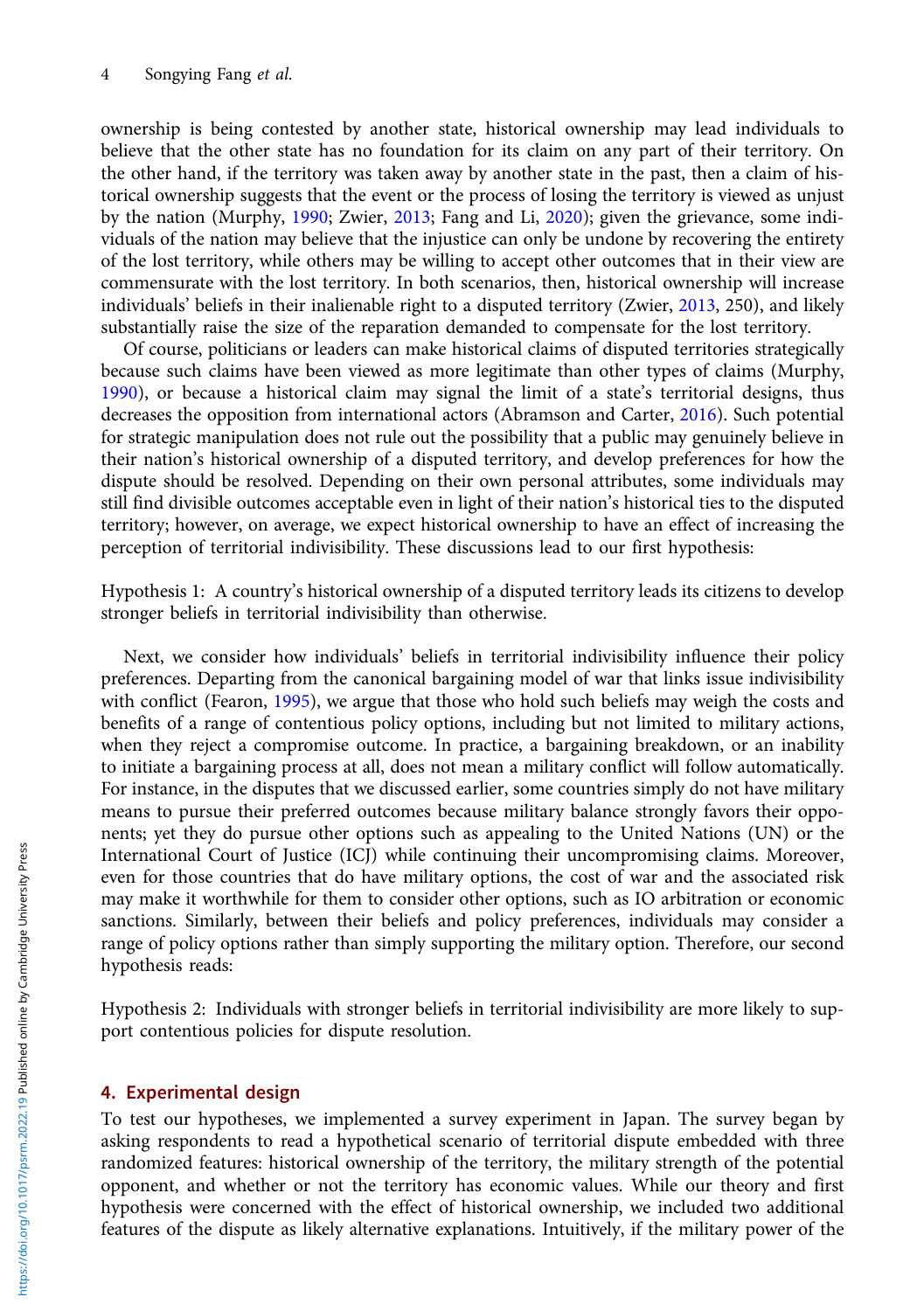opponent is weak, then our respondents might be more emboldened in their support for indivisible outcomes and hardline policies, and vice versa. The economic value of a disputed territory might also promote a preference for possessing the entirety of a disputed territory and support for hardline policies.

Some combination of these features match Japan's three ongoing territorial disputes: the Senkaku/Diaoyu islands dispute with China, the Northern territories/Kurile islands dispute with Russia, and the Takeshima/Dokdo islands dispute with South Korea. Thus, the hypothetical dispute scenarios are sufficiently realistic for respondents to develop informed opinions. Respondents were told that they did not need to think of a particular case in answering the questions, but many did make the connection and later we use this information to analyze real territorial disputes. The hypothetical scenario reads as follows:

Japan is involved in a dispute with a [militarily strong/weak] neighboring country over a piece of territory (an island). [This territory has economic value/The economic value of the territory is unknown], and it [historically belonged to Japan/historically belonged to the neighboring country/historically did not belong to any country].

Note that the treatment in which the disputed territory "historically belonged to Japan" does not rule out the possibility that the neighboring country makes a conflicting historical claim. In the real world, countries on both sides of a territorial dispute may claim historical ownership, thus such claims need not be mutually exclusive.<sup>4</sup>

As discussed above, other characteristics of a territory that derive from historical ownership may also lead to the formation of a belief of territorial indivisibility. Nevertheless, the case of Japan allows us to isolate the effect of historical ownership without having to control for confounders like the ethnicity of the resident on the disputed territory. Two of the three disputed territories are either uninhabitable or barely inhabited islands (Senkaku/Diaoyu and Takeshima/ Dokdo), and the third one involve residents that are not Japanese nationals (Northern Territories). Therefore, it is highly unlikely that respondents exposed with the historical ownership treatment would base their reasoning on ethnic ties to the disputed territory, or it being a homeland for the Japanese. On the other hand, not many Japanese respondents would have had precise knowledge of the historical ownership of Japan's disputed territories. This in turn increases the mundane realism of our main treatment of historical ownership, also the most manipulable for leaders and analysts alike in the Japanese context.

After reading the scenario, respondents were asked two questions in sequence. The first question aimed to test our first hypothesis regarding the effect of historical ownership as a source of a belief in territorial indivisibility. While we cannot directly measure an individual's belief in territorial indivisibility—a latent variable, we can infer how strongly an individual holds such a belief from her expressed preference over different dispute outcomes. Specifically, we presented the four most realistic outcomes of the dispute, from divisible to indivisible, and then asked whether the respondents found each outcome acceptable or unacceptable, or whether they were "unsure." We expect individuals who hold stronger beliefs to more likely accept indivisible outcomes and less likely to accept divisible outcomes. Giving respondents a range of outcomes has the advantage over asking directly whether they thought that the disputed territory was divisible or not, which might have resulted in respondents overwhelmingly choosing the socially desirable outcome of the territory being indivisible. The four outcomes were:

(1) Japan and the neighboring country jointly hold the sovereignty and jointly use the territory.

<sup>&</sup>lt;sup>4</sup>Mutual claims of historical ownership should not pose problem for this study as long as respondents of our survey chose their answers based on the information that they believed to be true.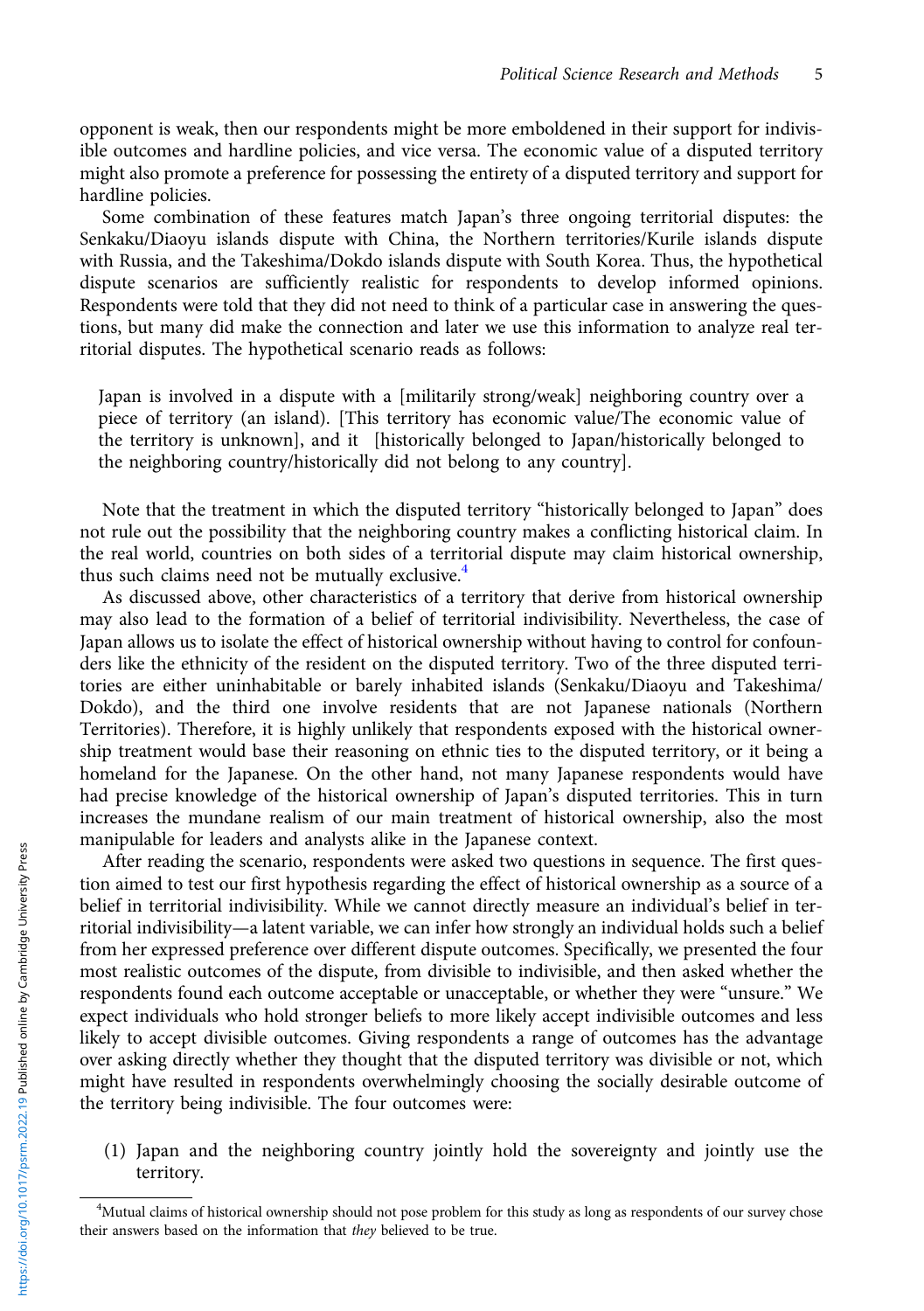- (2) Japan alone holds sovereignty over the disputed territory, but the two countries jointly use the territory.
- (3) Japan will independently maintain sovereignty and monopolize the use of the disputed territory. However, Japan will provide financial or political compensation to the neighboring country. Both countries have agreed on the content of compensation. [Also, the agreement will be monitored by international organizations such as the UN and the ICJ./none.]
- (4) Japan will independently maintain sovereignty and monopolize the use of the disputed territory. Japan does not provide any compensation for the neighboring country.

The four outcomes are all realistic in that they were proposed at different times in the real disputes involving Japan; this would allow the respondents to more easily envision what the options would look like.<sup>5</sup> The outcomes are differentiated by their divisibility: they are different combinations of who owns the sovereignty *and/or* the right to use the disputed territory. The first two outcomes allow joint sovereignty and/or joint use of the territory, and thus are "divisible" outcomes. The last two outcomes do not allow sharing of either, and thus are "indivisible" outcomes with one allowing side payments to facilitate a compromise solution. For this outcome, we additionally told half of the respondents that the agreement would be monitored by international organizations such as the UN and the ICJ. This design allowed us to explore whether respondents were concerned about the credibility of a bilateral agreement (Fearon, [1995;](#page-15-0) Powell, [2006](#page-15-0)).

In the second question, respondents were given seven policy options, ranging from propaganda campaign to full military actions, following a statement: "The Japanese government has taken or can take the following policies regarding territorial disputes." The statement was to remind the respondents that all the policies presented were within the realms of possibility, including the more peaceful measures. We believe that this reminder of the peaceful options would provide a hard test of our second hypothesis regarding the link between beliefs in indivisibility and support for hardline policies. We then asked the respondents whether they found each of the options appropriate for the hypothetical dispute scenario that they just read or were "unsure."

[Figure 1](#page-6-0) illustrates these policy options ordered roughly from the most cooperative to the most conflictual.<sup>6</sup> The most cooperative option, "bilateral negotiations," is aimed at reaching a compromise solution between the disputants. The next one, "shelving the dispute," has been proposed by China over the Senkakus/Diaoyu islands dispute, and the proposal involves joint development of the resources in or around the disputed territory while leaving the sovereignty issue unresolved. The rest of the options contain varying degrees of confrontation. "Publicity" involves strengthening external propaganda, stimulating public opinion in Japan, and urging citizens to express dissatisfaction with the neighboring country. "IO arbitration" means taking the dispute to an international organization such as the UN or the ICJ. Such an approach is frequently contentious because only one side of a dispute finds it in its interest to appeal to international arbitration (Merrills, [2005,](#page-15-0) 272; Fang, [2010;](#page-15-0) Press Association, [2013\)](#page-15-0). Indeed, Japan has advocated international arbitration for the Takeshima/Dokdo dispute, while South Korea has opposed it (Miller, [2014](#page-15-0)). Respondents who found international arbitration acceptable received a follow-up question: "Do you think that Japan should abide by the decision made by the UN or the ICJ, whatever the outcome may be?" The possible answers to this question were "yes," "If it is not a ruling that will benefit Japan, it is not necessary to follow," and "unsure." Further down the conflictual side of the continuum, we have "economic sanctions," including stopping official visits and canceling cooperative projects. Finally, we have two most belligerent options that involve Japan's Self-Defense Forces, with the difference being whether the military actions are more limited or full-scale. Taken together, the seven options cover most realistic policies available to Japan

<sup>&</sup>lt;sup>5</sup>The list of outcomes is by no means exhaustive, but contains the most realistic ones from Japan's perspective given its existing territorial disputes. <sup>6</sup>

<sup>&</sup>lt;sup>6</sup>The order of these options in the survey is randomized. See Appendix I for exact wording used for the policy options.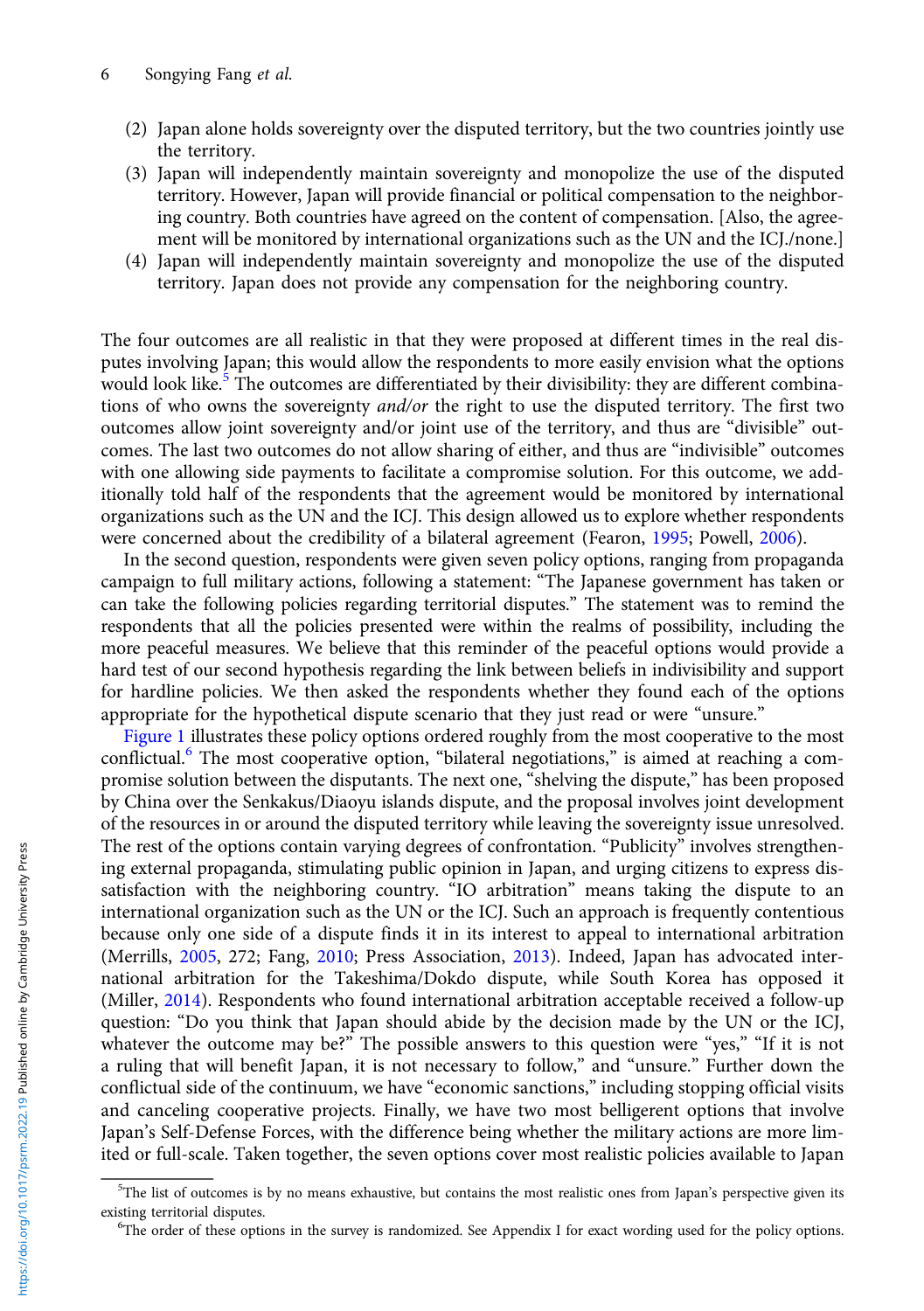<span id="page-6-0"></span>

Fig. 1. Policy options to resolve the territorial disputes.

on different disputes and at different times, even if these policies may not be the preferred policies of the relevant governments in the present day.

After completing the two questions, respondents were asked whether they had envisioned an actual territorial dispute when they were answering the two questions. If the answer was "yes," we asked them to specify the dispute. In the remainder of the survey, we asked typical sociodemographic questions, including instruments that measure an individual's degree of nationalism.<sup>7</sup>

#### 5. Data and main results

The survey was administered in September 2016 by Nikkei Research, an Internet marketing research firm in Japan. The respondents were randomly drawn from Nikkei Research's online subject pool of over 145,000 panelists.<sup>8</sup> Quota sampling was implemented to match the national average in terms of geographical locations, and yielded a sample of 2621 Japanese adults.<sup>9</sup> The percentage of sample respondents drawn from different regions in Japan are comparable to the national averages. $10$ 

#### 5.1. Historical ownership and a belief in territorial indivisibility

[Figure 2](#page-7-0) summarizes the average level of support for the dispute outcomes over the three historical ownership scenarios. The vertical axis represents the proportion of support, and the horizontal axis lists possible outcomes of the dispute. As explained in the last section, we asked respondents to consider both divisible and indivisible outcomes of the dispute; further, to account for the possibility of third-party enforcement, for the side-payment outcome, we told half of the respondents that the agreement would be monitored by international organizations. The circles, triangles, and squares in the figure are the point estimates for the proportion of respondents who found the outcomes acceptable given different scenarios of historical ownership; the bars are 95 percent confidence intervals.<sup>11</sup>

We highlight three findings in [Figure 2](#page-7-0). First, when respondents were told that Japan historical owned the disputed territory, a significantly higher proportion of respondents found the

<sup>&</sup>lt;sup>7</sup>See the survey design for specific questions.

<sup>&</sup>lt;sup>8</sup> For recent studies that employed Nikkei Research, see, for example, Tago and Ikeda [\(2015\)](#page-16-0) and Kohama et al. [\(2017\)](#page-15-0).<br><sup>9</sup> We include in the survey two attention checking questions asking respondents to make a specific c

<sup>&</sup>lt;sup>9</sup>We include in the survey two attention checking questions, asking respondents to make a specific choice. The vast majority of the respondents were paying attention; only 62 out of 2621 failed both attention checking questions. The results that we present in the paper are from the full sample.<br><sup>10</sup>The percentage of samples drawn from the six regions in Japan (Hokkaido–Tohoku, Kanto–Koshinetsu, Chubu, Kinki,

Chugoku–Shikoku, and Kyushu–Okinawa) are 11.8, 36.6, 15, 16.7, 8.7, and 11.3 percent, respectively. The national averages (as of 2014) are 11.4, 37.8, 14.2, 16.33, 8.9, and 11.4 percent. See Appendix C for a comparison of our sample with the census data in terms of age, gender, education, and income, showing that our sample is nationally representative on these key demographic variables. Summary statistics for the sample can be found in Appendix B.<br><sup>11</sup>In this figure, as well as in all of the remaining results, we omit respondents who replied that they were "unsure" (about

<sup>20</sup>–25 percent of the respondents). See Appendix D for the results that combined the indecisive responses with the "unacceptable" ones. The results were very similar.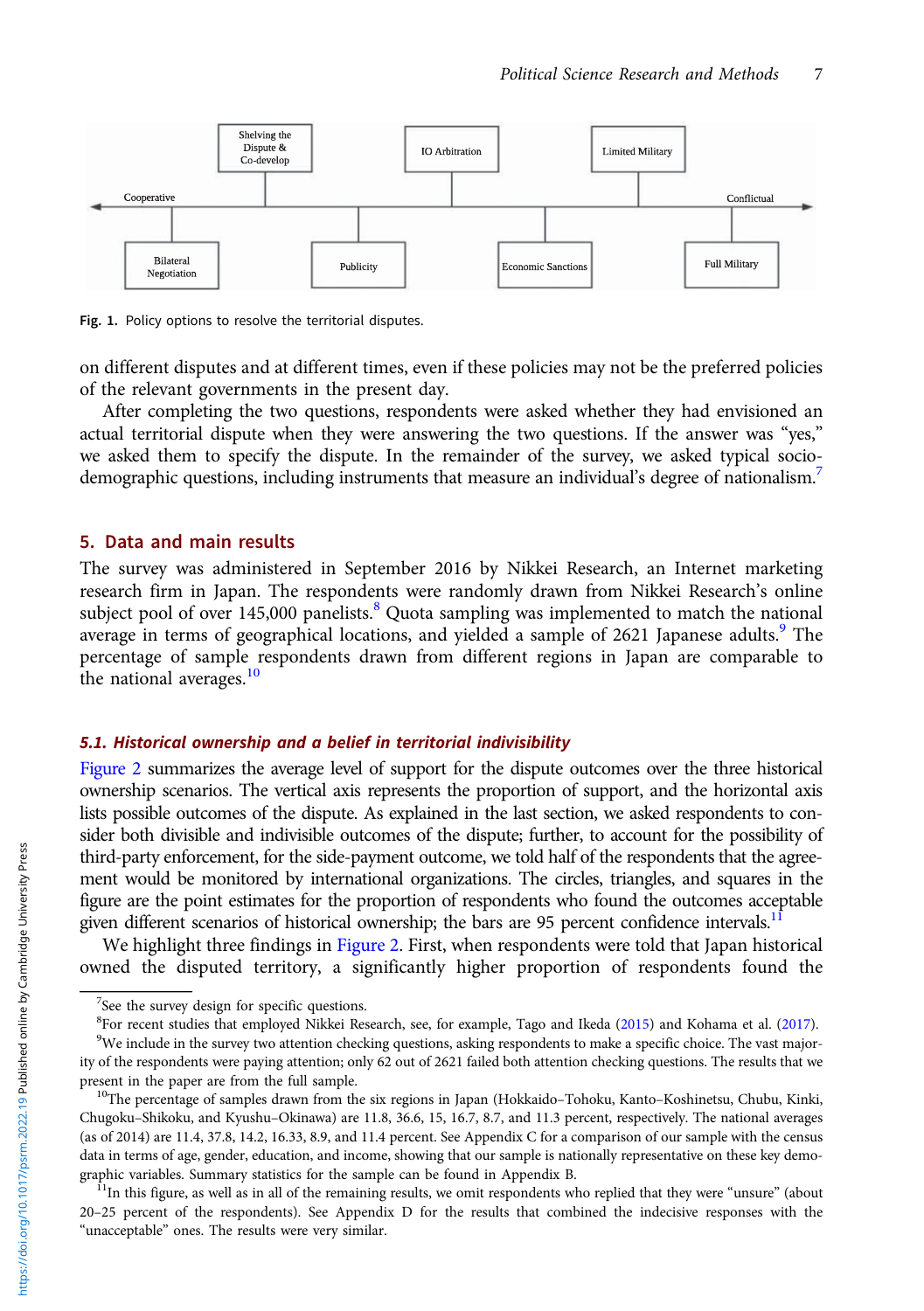<span id="page-7-0"></span>

Fig. 2. Average level of support for different outcomes, varying in historical ownership.

indivisible outcome acceptable (Japan has sovereignty and the exclusive right to use) compared with the other two scenarios. Conversely, they were much less likely to accept joint sovereignty and joint use of the territory in this scenario (25 versus 42 or 45 percent). The differences are all statistically significant. These results support hypothesis 1, that is, historical ownership made a difference in the respondents' preferences regarding the divisible and indivisible outcomes and in the directions that we hypothesized. Moreover, respondents cared much more about the specific outcome of the dispute if Japan had historical ownership. Specifically, in the scenarios where Japan did not have historical ownership, the support levels for different outcomes did not differ greatly, whether in the case of foreign historical ownership or the case of "owned by neither." But in the case of Japanese historical ownership, there was a wider distribution of preferences; in other words, historical ownership sharpens the preferences of the respondents.

Second, under the treatment of historical ownership, while some compromise outcomes also received significant support, suggesting that respondents' beliefs in indivisibility were not equally strongly held, there is a clear preference ranking over the outcomes in the aggregate, from the most indivisible to the least indivisible in descending order. In particular, the indivisible outcome is by far the most popular one. This may explain why leaders often take the extreme all-or-nothing position. Third, adding IO enforcement made no difference in the respondents' preferences for the indivisible outcome with a side payment: the proportions of respondents who found the outcome acceptable are similar across all scenarios whether or not there is an international organization monitoring the agreement. This result suggests that the enforcement problem is not a particular concern for respondents; the content of the agreement is what matters. Finally, no other characteristics of the dispute, whether the neighboring country's militarily strength or the economic value of the territory, affected respondents' outcome preferences.<sup>12</sup> Taken together, these findings confirm that historical ownership engendered in some

<sup>&</sup>lt;sup>12</sup>The results for military strength and economic value are presented in Appendix A.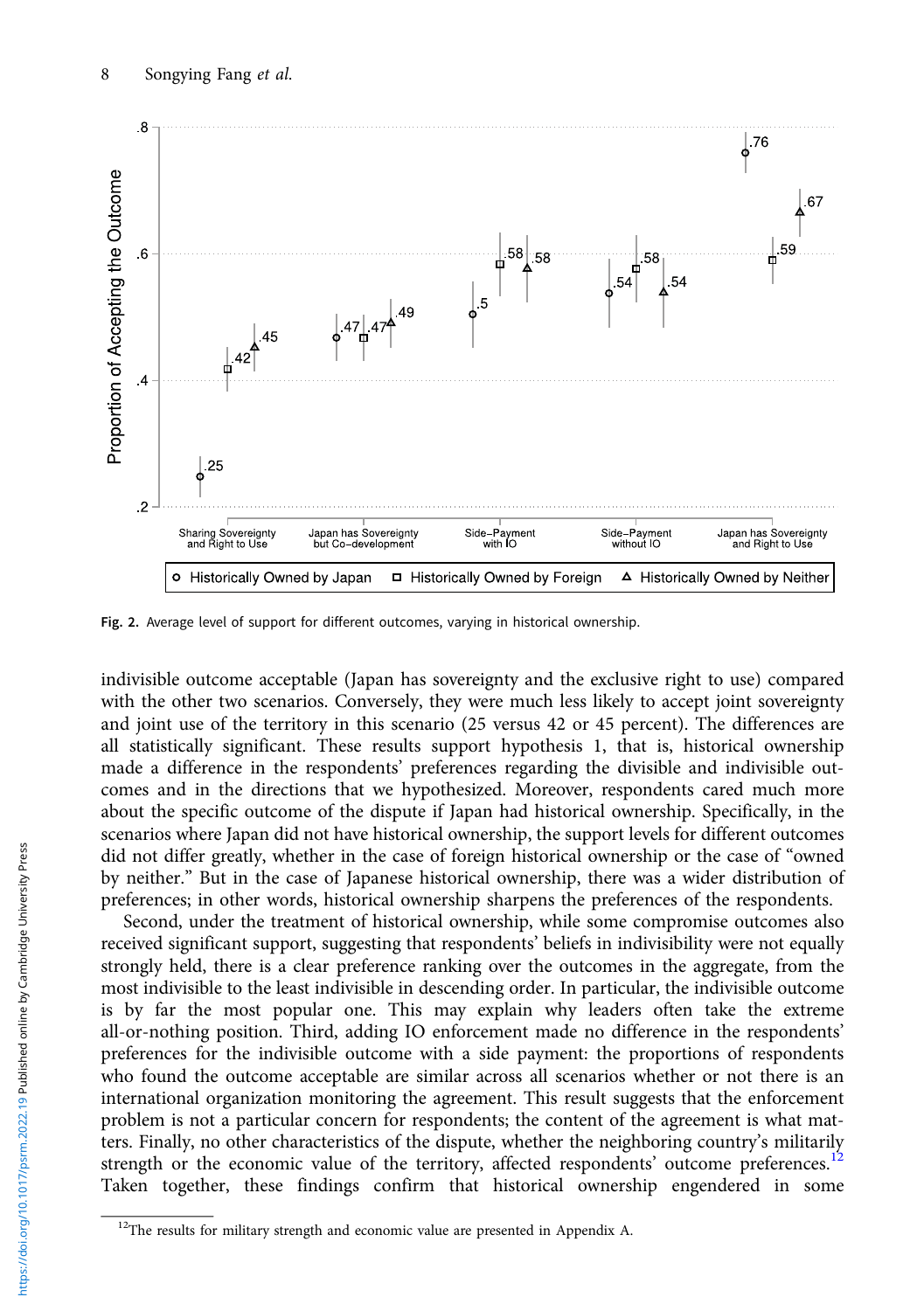respondents a belief in territorial indivisibility, and thus reduced their willingness to accept outcomes that involve compromise.

To more directly gauge the effect of historical ownership on the development of individuals' beliefs in territorial indivisibility, we divided the respondents into two groups: the "hardcore indivisible" group and the "compromise possible" group. We put in the "hardcore indivisible" group those respondents who answered "acceptable" only to the indivisible outcome where Japan has both sovereignty and right to use the territory without making any compromise. The rest of the respondents were relegated to the "compromise possible" group—these respondents found acceptable either some sort of sharing of the territory or no sharing but making side payments to the neighboring country. We dropped the 232 respondents who were unsure about all of the outcomes. Out of the remaining 2389 respondents, 381 belonged to the "hardcore indivisible" group.

[Figure 3](#page-9-0) presents the proportion of "hardcore indivisible" respondents for each value of the three contextual variables. The proportion of individuals in the "hardcore indivisible" group is significantly higher under the hypothetical scenario where Japan historically owned the disputed territory than that in the other two scenarios of historical ownership. In the meantime, there are no discernible differences between the two groups in the military strength and economic value treatments. These results confirm hypothesis 1 from a different angle, showing that historical ownership is more likely to lead to a belief in territory indivisibility, prompting some citizens to reject all but the most demanding indivisible outcome.

## 5.2. Territorial indivisibility and policy preferences

We now turn to our second hypothesis and investigate whether a belief in territorial indivisibility affected respondents' policy preferences regarding the hypothetical dispute. Since respondents' beliefs in territorial indivisibility are not experimentally manipulated, we use logistic regression to analyze the effect of the perceived territorial indivisibility on policy preferences. The key independent variable, indivisibility, is a binary measure that equals 1 for the "hardcore indivisible" group and 0 for the "compromise possible" group. $13$ 

The results are presented in [Table 1.](#page-9-0) We can see that except for the policy option of IO arbitration, the differences in support for the remaining options are all statistically significant between the two groups. Moreover, the respondents in the hardcore indivisible group are more likely to support belligerent policies, such as economic sanctions, limited and full military actions, but less likely to support bilateral negotiation and shelving the dispute. These results are consistent with our second hypothesis. The results are robust against an alternative, continuous measure of a respondent's degree of belief in indivisibility based on item response theory (Hambleton and Swaminathan,  $1985$ ),<sup>14</sup> and controlling for geographic proximity of the respondents to Japan's disputes (Tanaka,  $2016$ ).<sup>15</sup>

To further explore how a belief in territorial indivisibility affected respondents' preference rankings of different policy choices, in [Figure 4](#page-10-0) we juxtapose the predicted probabilities of support for each policy for both the "hardcore indivisible" and "compromise possible" groups. For the "compromise possible" group, bilateral negotiation received the highest support at 89 percent and full military action received the lowest support at 18 percent. Generally speaking, this group's level of support decreases as the policy options become more bellicose, with the exception of IO arbitration, a finding that we discuss further below. Surprisingly, there is less support for economic sanctions than for limited military action, while support for full military action is lower than both. Turning to the "hardcore indivisible" group, support for bilateral negotiation dropped

<sup>&</sup>lt;sup>13</sup>The model also includes a range of controls, which we omit here due to space constraint, but the full results are available in Appendix I.  $14$ See Appendix E for the result using the IRT measure.

<sup>&</sup>lt;sup>15</sup>See Appendix F for details.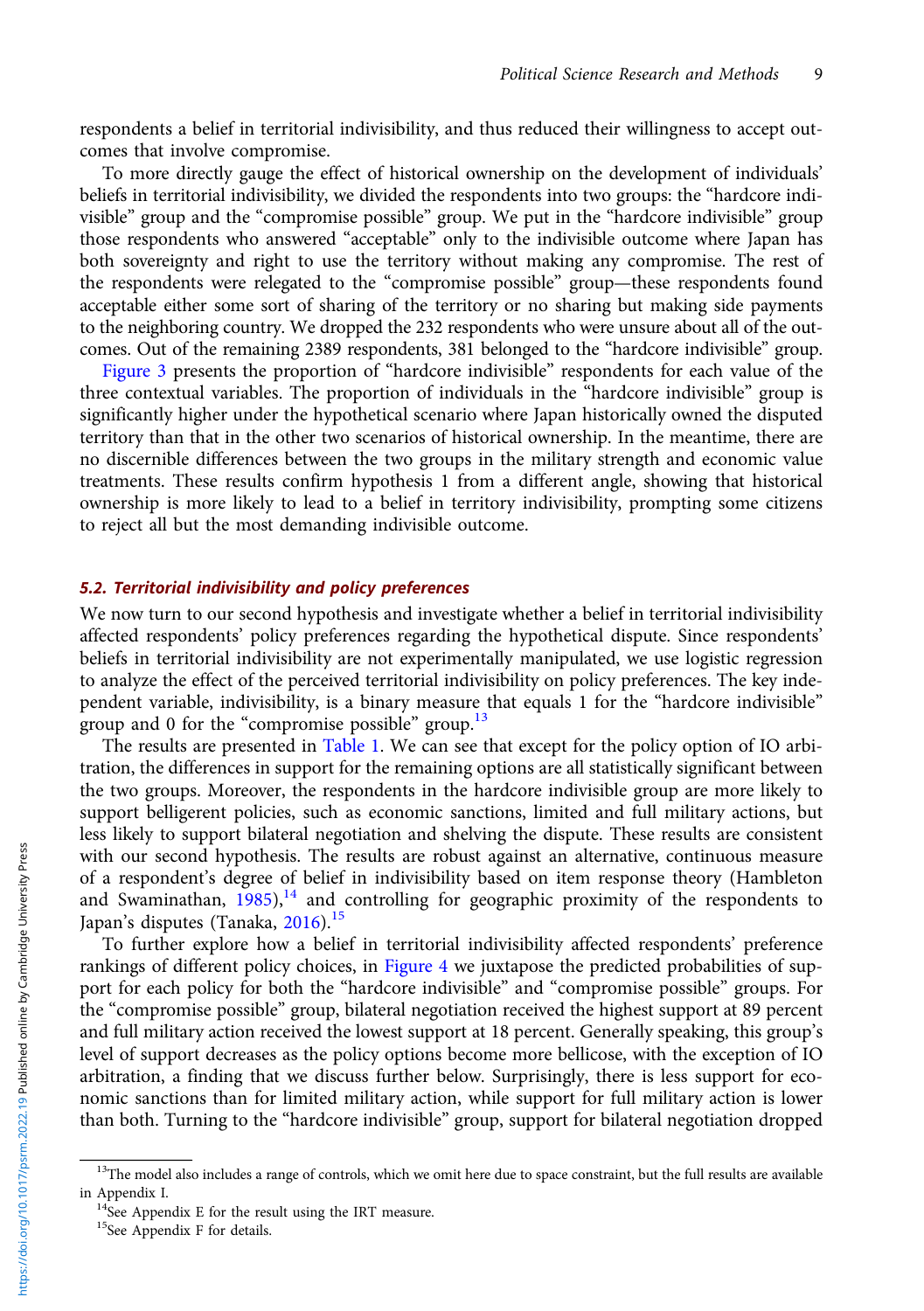<span id="page-9-0"></span>

Fig. 3. Proportion of hardcore indivisible by contextual variable.

|  | <b>Table 1.</b> Support for policy positions regarding the disputed territory |  |  |
|--|-------------------------------------------------------------------------------|--|--|
|  |                                                                               |  |  |

|                       | $\left( 1\right)$ | (2)        | (3)       | (4)                 | (5)       | (6)       | (7)       |
|-----------------------|-------------------|------------|-----------|---------------------|-----------|-----------|-----------|
| Indivisibility        | $-1.733**$        | $-1.619**$ | $0.886**$ | $-0.0378$           | $0.893**$ | $0.746**$ | $0.772**$ |
|                       | (0.144)           | (0.193)    | (0.144)   | (0.214)             | (0.143)   | (0.142)   | (0.143)   |
| Contextual variables  |                   |            |           |                     |           |           |           |
| Demographic variables |                   |            |           |                     |           |           |           |
| Observations          | 1842              | 1694       | 1760      | 1963                | 1809      | 1859      | 1920      |
| Pseudo- $R^2$         | 0.118             | 0.0982     | 0.102     | 0.0449              | 0.0966    | 0.115     | 0.132     |
| LR $\chi^2$           | 239               | 220.3      | 246.5     | 58.38               | 214.1     | 295.7     | 292.2     |
| Prob $\lt x^2$        | 0                 | 0          | 0         | $3.74\times10^{-6}$ | 0         | 0         | 0         |

Dependent variables for models (1)–(7) are: (1) bilateral negotiation, (2) shelving the dispute, (3) publicity, (4) IO arbitration, (5) economic sanction, (6) limited military action, and (7) full military action. Standard errors in parentheses. Control variables included but not reported.  $*$ \*p < 0.01, \*p < 0.05.

significantly, while support for IO arbitration remained very high at 87 percent, followed by limited military action (77 percent). Similar to the "compromise possible" group, the support for economic sanctions (59 percent) falls behind limited military action but is at about the same level as full military action (57 percent). It is likely that the respondents considered the costs of different actions, and viewed the costs of economic sanctions as greater than those of limited military action for Japan. Overall, the hardcore group favors more contentious policies. The differences between the two groups' percentages of support for various policies are all statistically significant and the substantive differences are large: the "hardcore indivisible" group is 33, 39, and 39 percent points more likely to support economic sanctions, limited military action, and full military action, respectively, than the "compromise possible" group. These findings provide strong support for our second hypothesis.

The patterns in [Figure 4](#page-10-0) also yield interesting insights about how country-specific variables may lead to different public attitudes toward a range of policies across countries. We focus on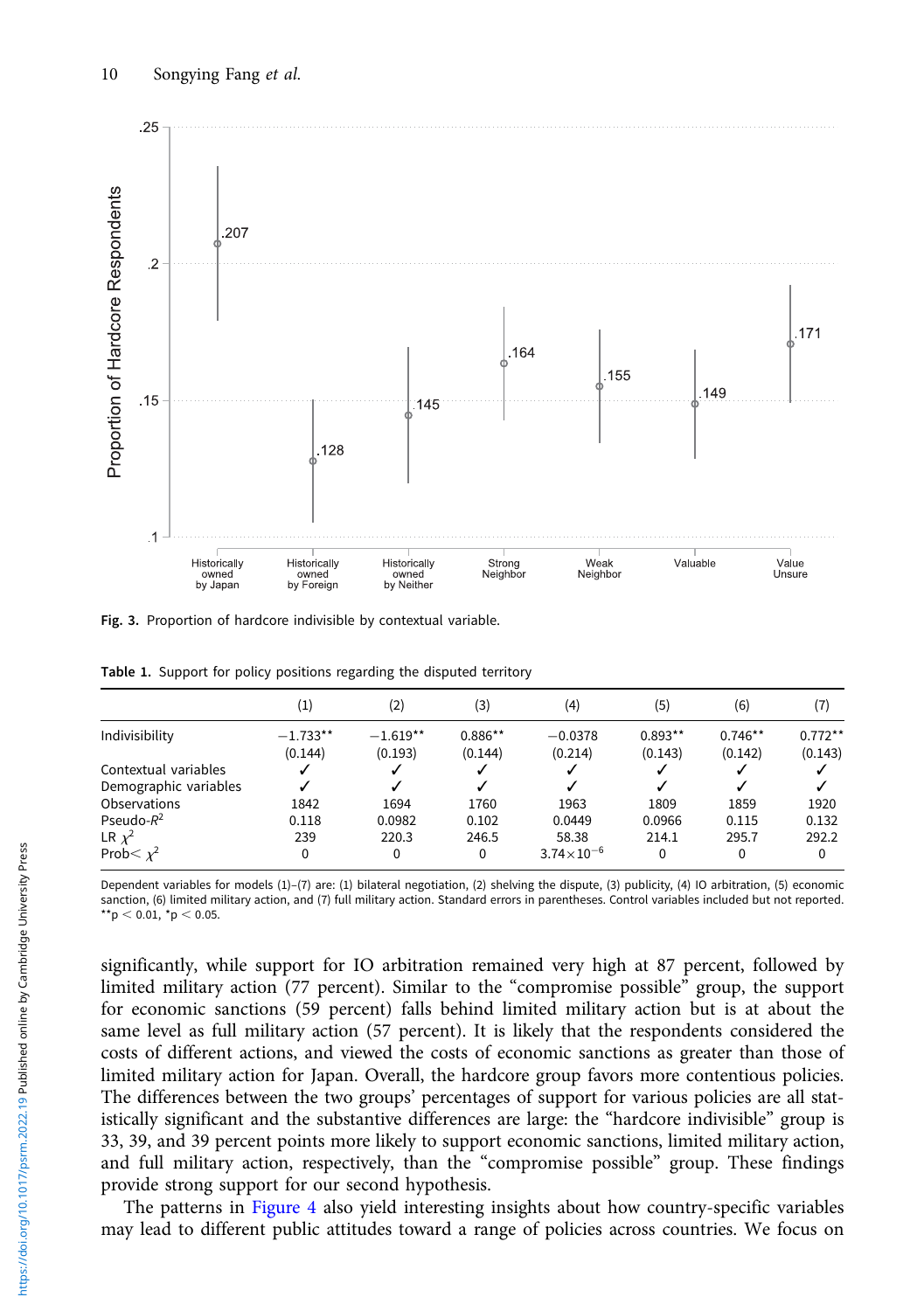<span id="page-10-0"></span>

Fig. 4. Two groups' predicted probability of support for each policy position. The other variables are held at their median.

two of such variables. First, a country's position in the status quo of its disputed territories may matter. If a country is favored in the status quo—for example, having the effective control of the disputed territory—then the public (and the country's leaders) will see little benefit in inviting IO arbitration. This is because the country has little to gain from such litigation, while a ruling against its position will generate reputational costs and embolden its opponent. On the other hand, the country that is disadvantaged in the status quo, for example, having no control of the territory, may view appealing to IO arbitration as an option that could bring legitimacy to their claim. Thus, the fact that support for IO arbitration was close to 90 percent among Japanese respondents for both the "hardcore indivisible" and "compromise possible" groups may be explained by the fact that Japan does not have effective control over two of its three real-world territorial disputes with South Korea and Russia.<sup>16</sup> In a similar survey in China (Fang and Li, [2020\)](#page-15-0), Chinese respondents were found to be much less supportive of IO arbitration (62 percent for the "compromise possible" and 38 percent for the "hardcore indivisible" group), likely reflecting the fact that China has the effective control of some of the disputed islands in the South China Sea, and indeed the country has refused to participate in international arbitration initiated by the Philippines (Thayer,  $2021$ ).<sup>17</sup>

Second, a country's economic conditions, perhaps in relation to its opponent in a territorial dispute, may explain different levels of support for economic sanctions across countries. Japanese respondents showed much less support for economic sanctions (59 percent for the "hardcore indivisible" group and 26 percent for the "compromise possible" group) than their

<sup>&</sup>lt;sup>16</sup>Consistent with this explanation, in the Takeshima/Dokdo dispute, South Korea has the effective control of the island and has refused Japan's proposal to take the dispute to the ICJ (Miller,  $2014$ ).<br><sup>17</sup>For additional examples, Spain has sought to take its dispute with Britain over Gibraltar to the UN and the ICJ, and

Argentina has brought the Falklands/Malvinas dispute to the UN. In both cases, Britain has the effective control of the territories and saw such measures as an escalation of the conflicts (Press Association, [2013\)](#page-15-0).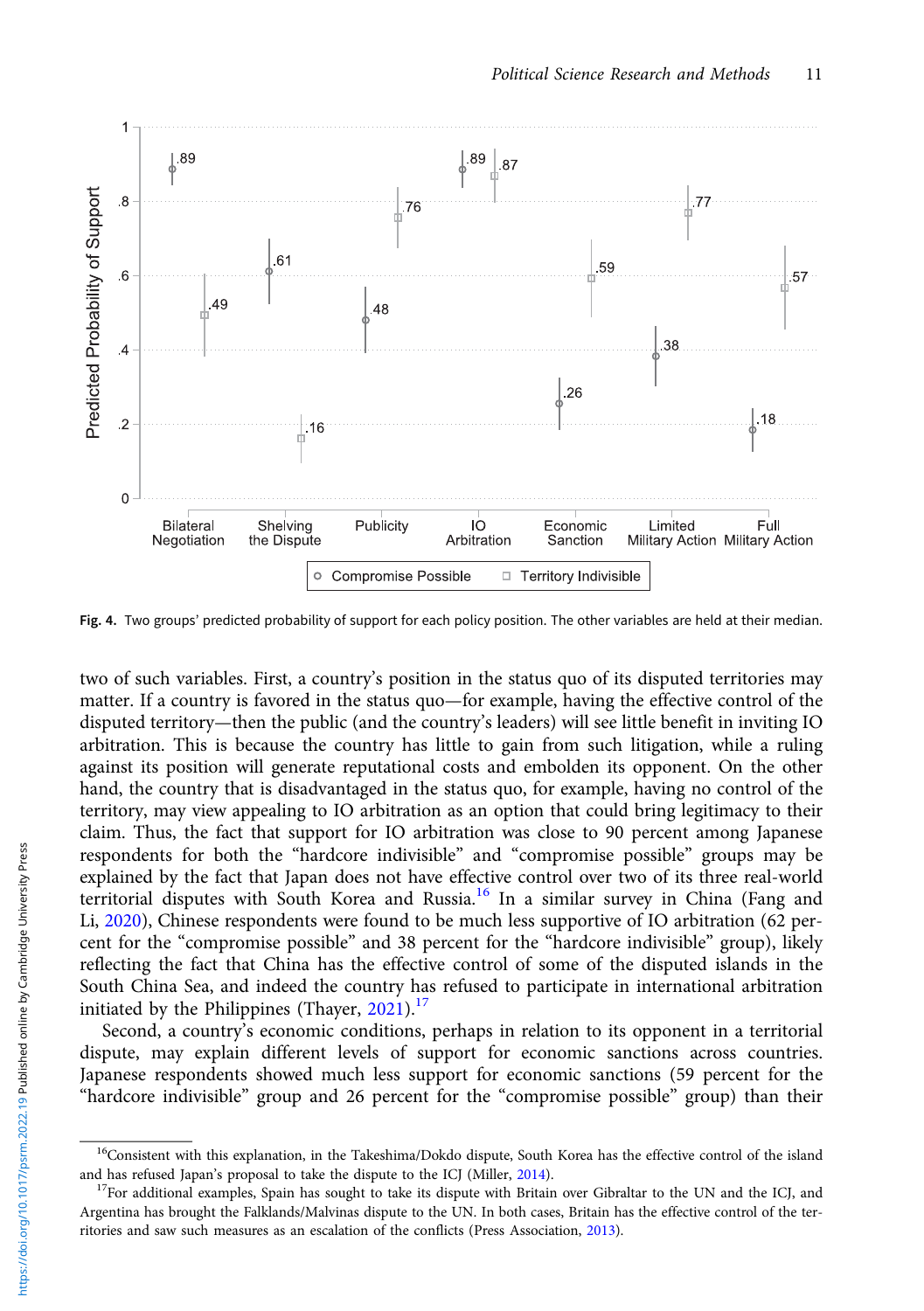Chinese counterparts (78 and 64 percent for the two groups) in the China study (Fang and Li, [2020\)](#page-15-0). The difference in the willingness to engage in economic punishments might be a function of how respondents perceived their country's economic strength vis-à-vis its opponent, as such actions impose costs on itself and raise the risk of retaliation by the other side. Japanese respondents, on average, perceived such costs to be higher than the Chinese respondents.

## 6. Real versus hypothetical disputes

Recall that in the survey, respondents were told that they did not need to think of a particular territorial dispute when they read the hypothetical scenario. However, due to the high salience of Japan's existing territorial disputes and their similarity with some of the hypothetical scenarios, it is entirely possible that respondents were thinking about a particular dispute when they answered the questions. Indeed, we found that in our survey, 1410 out of the 2621 respondents said "yes" when we asked them whether or not they had a real country in mind as the hypothetical neighboring country. We discuss the results from this group of respondents in this section.<sup>18</sup>

As described earlier, we asked those respondents who said they had a particular country in mind to further elaborate in a follow-up question which country it was. Out of the 1410 answers, we focus on those that touch on Japan's three main territorial disputes, which are with China, Russia, and South Korea. To facilitate comparison, we removed respondents who mentioned multiple countries. In total, 423 respondents were thinking (only) about the Senkaku/Diaoyu islands dispute with China; 207 were thinking (only) about the Northern territories/Kurile islands dispute with Russia; and 135 were thinking (only) about the Takeshima/Dokdo islands dispute with South Korea.

We first examine the effect of historical ownership on respondents' preferences for the indivisible outcome, that is, Japan having both the sovereignty and the right to use the disputed territory. [Figure 5](#page-12-0) plots the results for the three groups that had China, Russia, and South Korea in mind when responding to the survey. As a comparison, we also plot the results from those respondents that did not have any real country in mind. Similar to our finding in the full sample, those respondents who were informed that Japan historically owned the territory were the most likely to find the indivisible outcome acceptable compared with the other two treatments.

Additionally, we can see in [Figure 5](#page-12-0) that, on average, the proportion of respondents who perceived the territory to be indivisible was higher for the groups that had Japan's disputes with China and South Korea in mind than that for the other two groups, regardless of the ownership status. What might explain this result? It is well known to the Japanese public that China claims historical ownership over the Senkakus/Diaoyu islands, and South Korea claims historical ownership over the Takeshima/Dokdo islands; that is, both Japan and its neighbors claim historical ownership in these two disputes. In contrast, in the Northern territories/Kurile islands dispute with Russia, only Japan claims historical ownership while the Russian sovereignty claim began as a result of World War II (Sputnik, [2008](#page-16-0); Reuters, [2021\)](#page-16-0). Thus, even though we did not prime respondents with the nature of the claim made by the neighboring country in this treatment, it is possible that respondents thinking about China or South Korea implicitly took into account the fact that these countries also make historical claims, and that strengthened their preferences for the indivisible outcome. The finding shows that conflicting historical claims have the potential to harden public attitudes toward a territorial dispute, perhaps by evoking nationalistic sentiments.

Next, using the same specifications in Table 1, we reanalyzed the effect of the belief in territorial indivisibility on policy preferences in the three groups of respondents. The resulting

<sup>&</sup>lt;sup>18</sup>The results for the respondents who did not have any real dispute in mind are nearly identical to the main findings reported in the previous section. See Appendix G for details.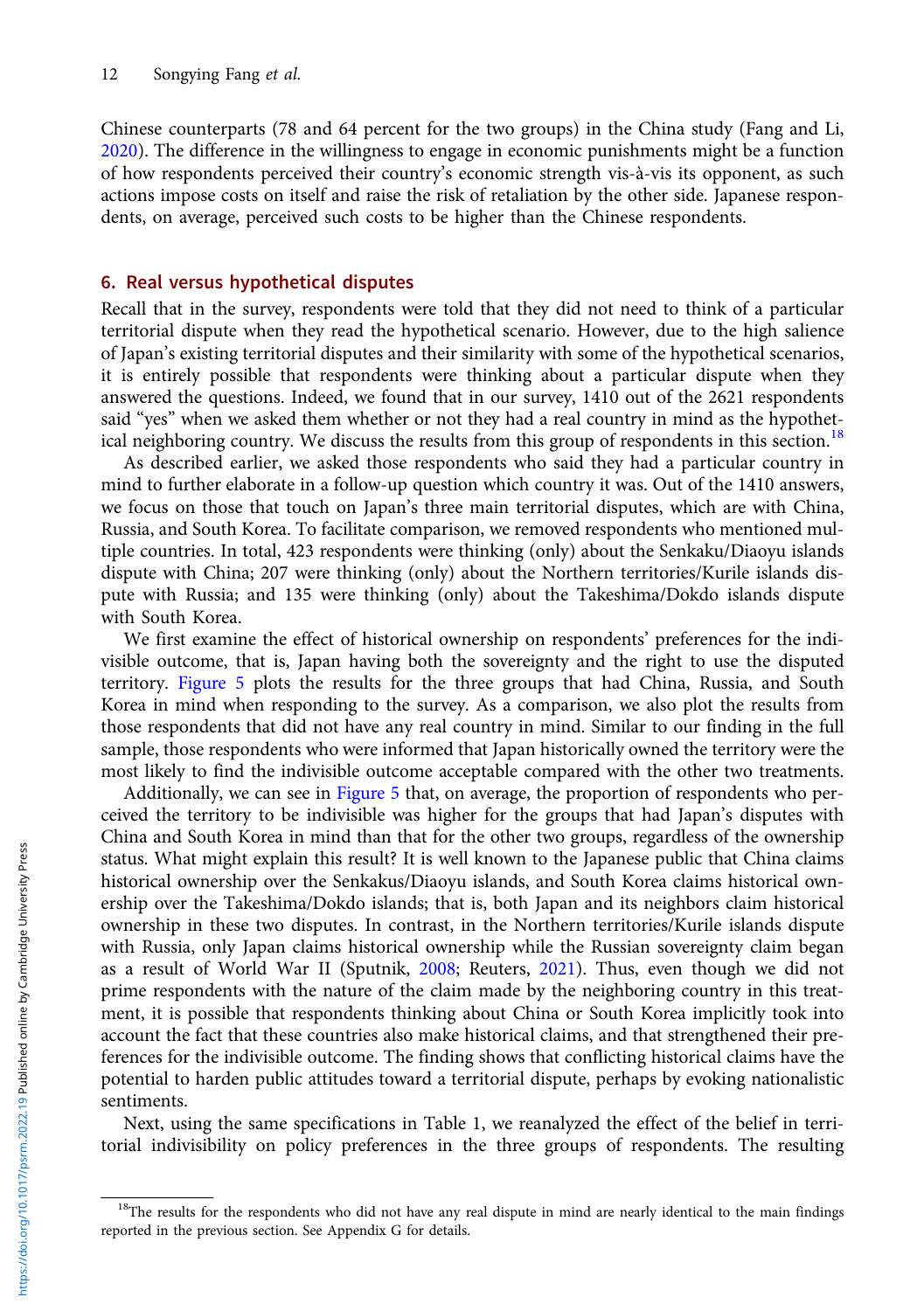<span id="page-12-0"></span>

Fig. 5. Support for the indivisible outcome (Japan has sovereignty and exclusive use of the territory) by real disputes.

coefficient plots for each of the seven policy outcomes are presented in [Figure 6.](#page-13-0)<sup>19</sup> Similar to the results in Table 1, those who believed the disputed territory to be indivisible (the "hardcore indivisible" group) were less likely to pick bilateral negotiation regardless of which real dispute they had in mind. For the remaining policy options, however, the differences between the "hardcore indivisible" and "compromise possible" groups vary considerably depending on which dispute the respondents had in mind. In the case of the Senkaku/Diaoyu islands dispute with China, the "hardcore indivisible" group was less likely to support shelving the dispute (a policy proposed by China in the past), but did not differ from the "compromise possible" group with respect to the other options. For those thinking about the Northern territories/Kurile islands dispute with Russia, the "hardcore indivisible" group preferred publicity and economic sanctions. In the case of the dispute with South Korea, the "hardcore indivisible" group was more supportive of several belligerent policy options (economic sanctions, limited and full military actions) than the "compromise possible" group, and less supportive of shelving the dispute. It could be that these respondents believed that the belligerent options were better than the cooperative ones in achieving the indivisible outcome because they viewed South Korea as a weaker economic and military power than Japan.

The variation across the three cases is informative. It suggests that respondents were likely taking into account the potential costs when evaluating the policy options in each real dispute, and were reluctant to resort to military actions against Russia (a powerful military opponent), and economic sanctions against China (Japan's largest trading partner). In other words, while respondents in the "hardcore indivisible" group all believed in territorial indivisibility, they expressed different policy preferences when confronted with different opponents, some involving the risk of military conflict, while others involving belligerent but less aggressive policies. The

<sup>&</sup>lt;sup>19</sup>For a clear visual presentation, we omitted the contextual variables and sociodemographic controls, but the full results can be found in Appendix H.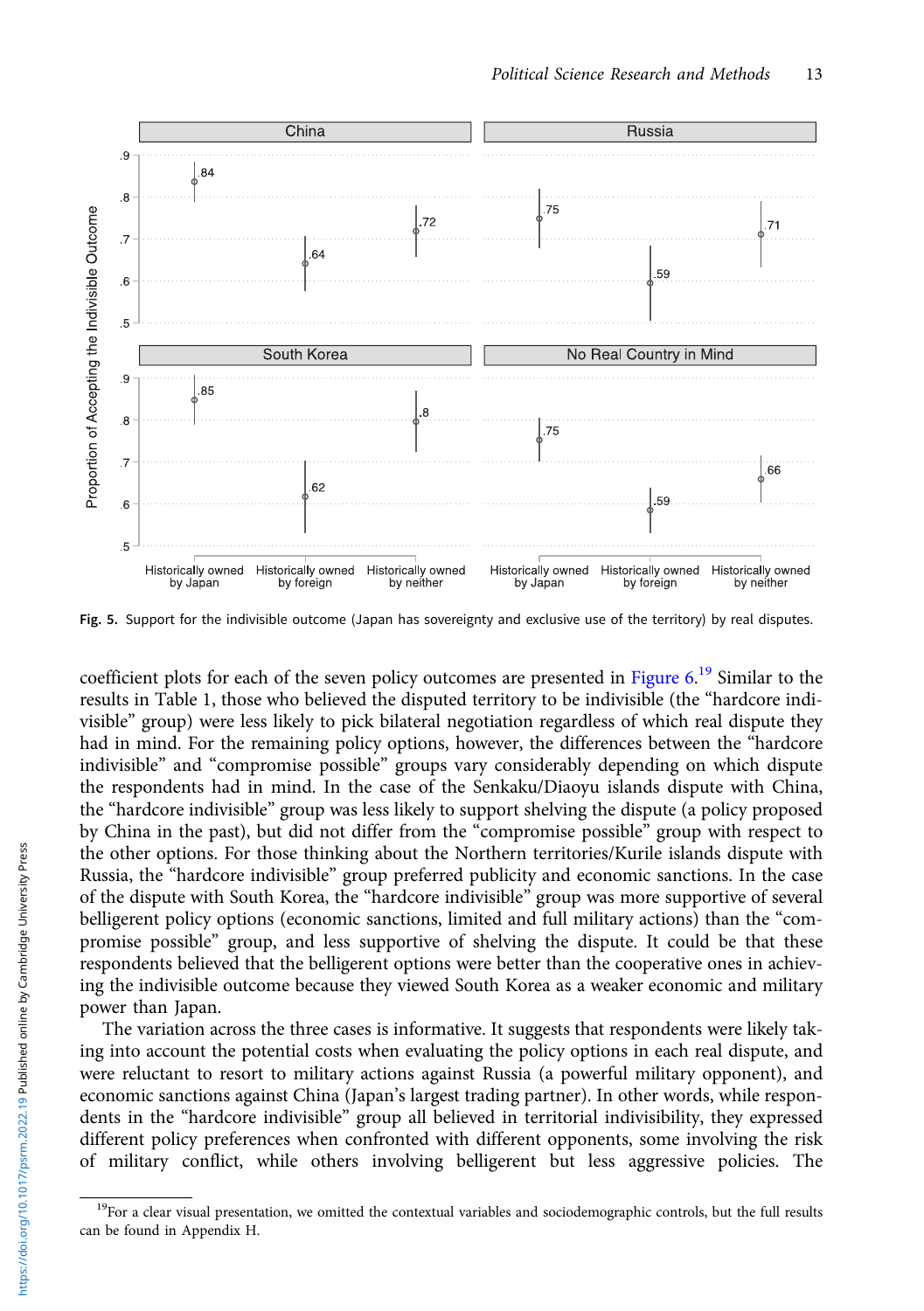<span id="page-13-0"></span>

Fig. 6. Coefficient estimate of "hardcore indivisible" on respondents' policy preferences by dispute. Point estimates with 95 percent confidence intervals for the "hardcore indivisible" variable were obtained from logistic regressions using the same specifications as in Table 1. Other variables were omitted for brevity.

phenomenon provides further empirical support for our broader conceptualization of the relationship between beliefs in territorial indivisibility and policy preferences.

# 7. Conclusion

Compared with the informational problem and the commitment problem, issue indivisibility the third of the three causes of war identified in the bargaining theory of war—has attracted significantly less attention by way of rigorous theoretical and empirical research. Yet in many highly salient territorial disputes in the world today, a common feature is that disputants claim the whole of a disputed territory, leaving no room for compromise, and have done so consistently for decades, or even for over a century. Such a phenomenon calls for a better understanding of the nature and the effects of indivisible claims in territorial disputes, and their effects on policy preferences. This study seeks to address these questions theoretically, empirically, as well as methodologically.

Theoretically, we distinguish between the concepts of issue indivisibility and a belief in issue indivisibility, and argue that the essence of territorial indivisibility lies in individuals' beliefs rather than the physical characteristics of a territory. Moreover, we argue individuals may develop beliefs in territorial indivisibility from their nation's historical ownership of a disputed territory. Using a survey experiment conducted in Japan, we empirically examine how historical ownership may give rise to respondents' beliefs in territorial indivisibility and the subsequent effect of such beliefs on respondents' policy preferences toward resolving the dispute.

The empirical results show that historical ownership led to stronger beliefs in territorial indivisibility, making compromise outcomes less acceptable and the indivisible outcome more acceptable to Japanese respondents. Furthermore, those who held the extreme beliefs and only accepted the indivisible outcome supported a range of more conflictual policies, including but not limited to military actions. Finally, there is suggestive evidence that respondents were more likely to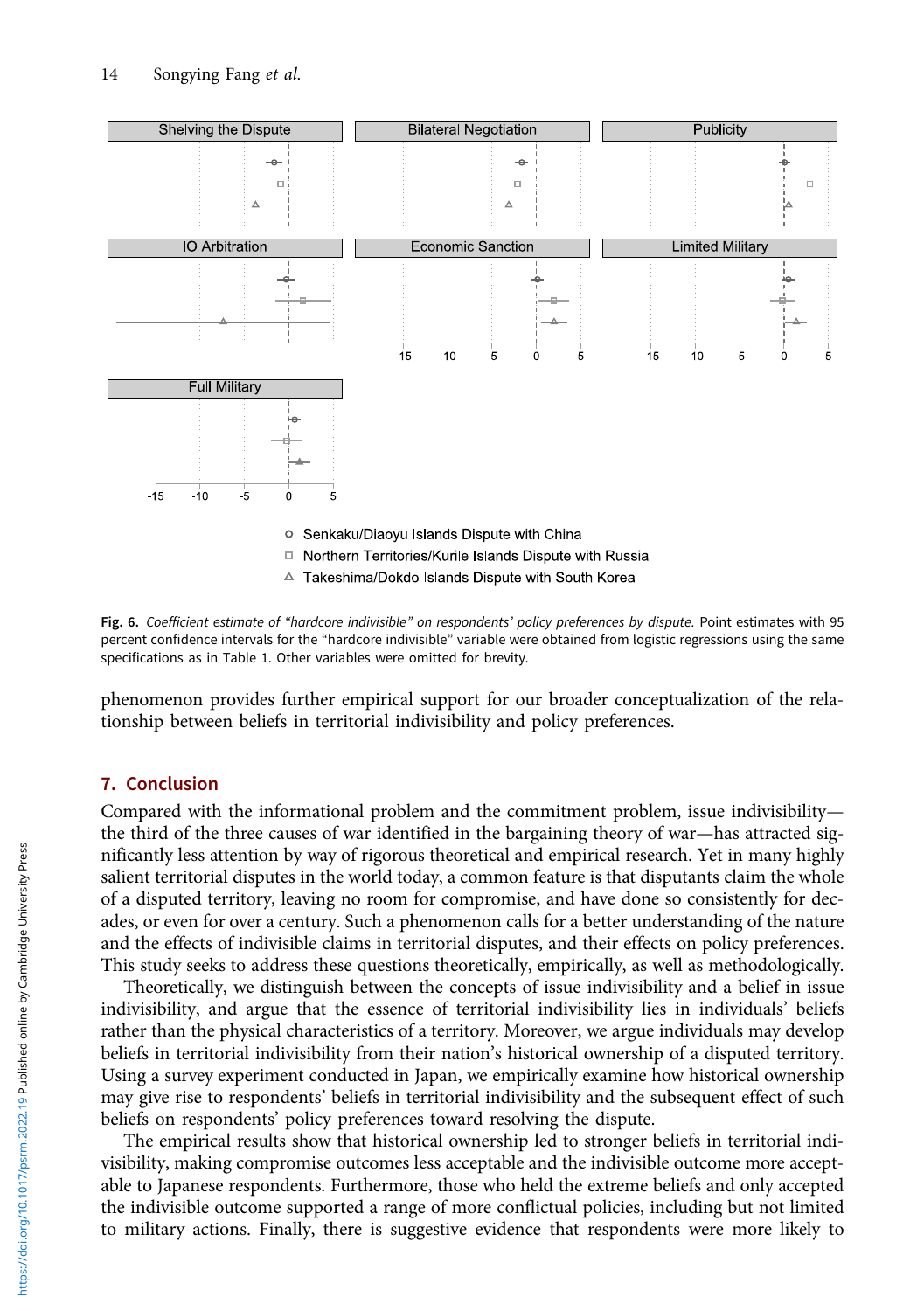<span id="page-14-0"></span>develop a belief in territorial indivisibility in cases where both sides of a dispute claim historical ownership.

Our study also makes a methodological contribution by addressing an empirical challenge in the study of issue indivisibility in international relations, namely, measuring individuals' beliefs in issue indivisibility. Measuring such beliefs is difficult because if researchers ask respondents directly what they think of the divisibility of an issue, such as a disputed territory, they are unlikely to receive highly reliable answers because of social desirability bias. The survey design we developed addresses this challenge and allows us to measure respondents' latent beliefs through their revealed preferences over different outcomes of a disputed issue. Our research design can be modified to apply to other intangible characteristics of territories to further investigate the rise and consequences of a belief in territorial indivisibility in world politics.

How generalizable are our findings from Japan to other countries? The key feature of the territorial claims that we investigate in this study—historical ownership without ethnic or religious ties —can be found in many other real-world disputes. For example, China's territorial disputes with the Philippines in the South China Sea involve claims of historical ownership over many uninhabited islands. In their territorial disputes with Britain, Argentina and Spain claim historical ownership of Falklands/Malvinas and Gibraltar, respectively, but the residents of these islands are British. To study these cases, our survey design for Japan requires only slight modifications to adapt to local contexts. Results from a similar survey conducted in China show that the main findings regarding historical ownership are robust across these two countries (Fang and Li, [2020\)](#page-15-0). A particularly interesting finding from the two studies is that among those who believed in territorial indivisibility, economic sanctions received as much as or more support than full military actions.

Where we may observe different patterns in public attitudes toward territorial disputes across countries, or even across disputes within a country, are their policy preferences stemming from country (or even dispute)- specific contexts. In general, we expect public support for different policy options to be influenced by country-specific contexts; at the same time, we believe such variation can be understood and predicted by carefully developed theories. One of the most important country-specific contexts in territorial disputes that we highlight in this study is a country's relative position in the status quo of a disputed territory; this position can influence respondents' support for a policy option based on whether the option will bring a better outcome than the status quo. We conjecture that countries who are disadvantaged in the status quo in a territorial dispute are more likely to seek IO arbitration because a favorable international ruling can rally international support and strengthen the country's claim. On the other hand, if a country has an effective control of a disputed territory, it would likely oppose an IO arbitration because the country has nothing to gain from an international ruling, but something to lose vis-á-vis the status quo. Seen in this light, our finding that a very high proportion of Japanese respondents support IO arbitration likely reflects the fact that in two of the three territorial disputes that Japan is involved in, the other countries (South Korea and Russia) have the effective control of the territories. Further investigation of the effect of such country-specific contexts on public support for different policy options will be a natural extension of this study.

Supplementary material. The supplementary material for this article can be found at [https://doi.org/10.7910/DVN/](https://doi.org/10.7910/DVN/I5JA7L) [I5JA7L](https://doi.org/10.7910/DVN/I5JA7L).

Acknowledgments. We thank Robert Carroll and Yui Nishmura for valuable feedback on earlier drafts of the paper. We also thank participants at the "Empirical Implications of Bargaining Theory III" workshop. Earlier versions of the paper were presented at the ISA 2017 Annual Convention and 2017 Annual Meeting of the Peace Science Society.

#### References

Abramson SF and Carter David B (2016) The historical origins of territorial disputes. American Political Science Review 110, 675–698.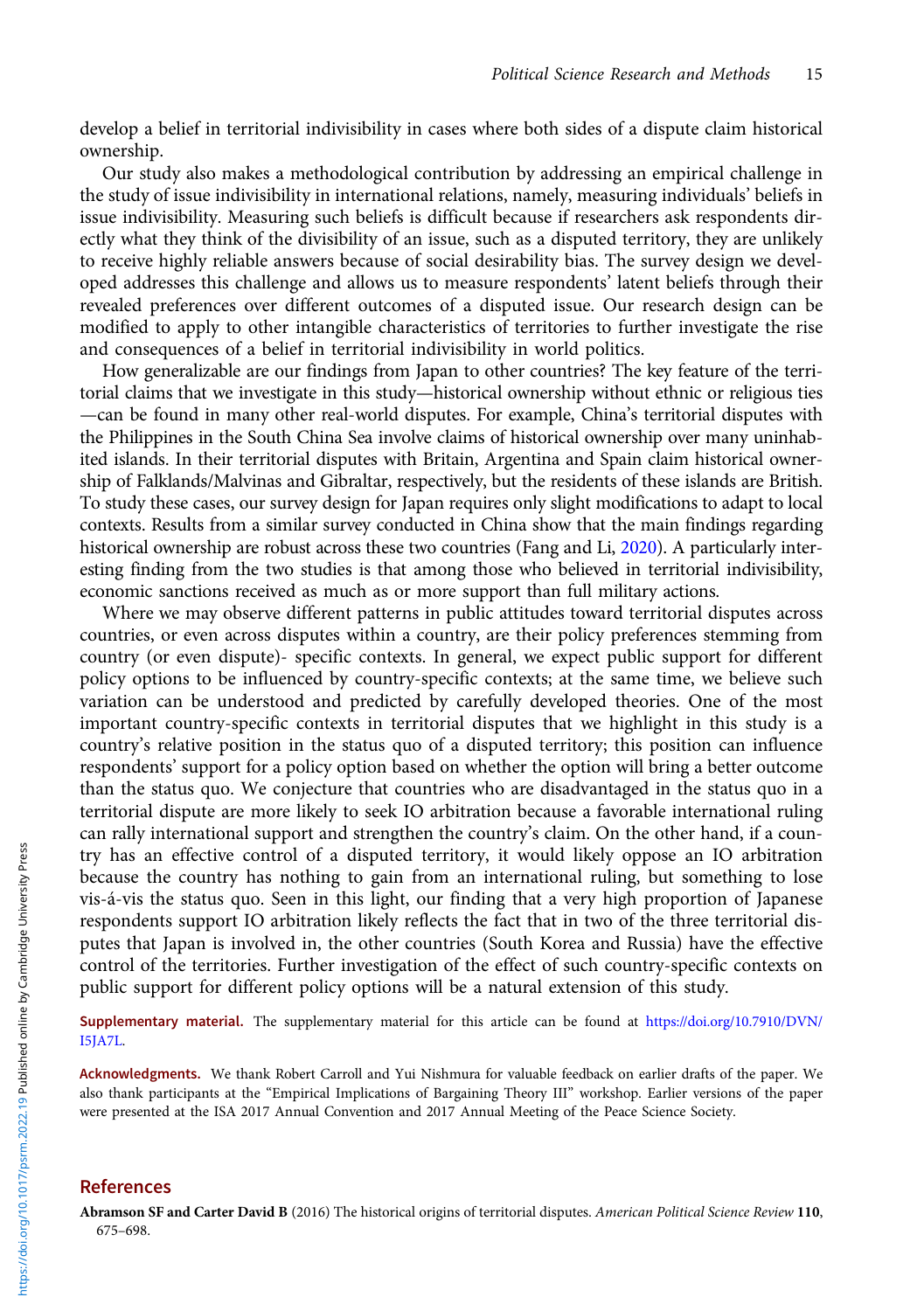- <span id="page-15-0"></span>Agence France-Presse (2016) "Gibraltar Rebuffs Spanish Proposal for Joint Sovereignty to Save EU Status." The Guardian October 5, 2016. [https://www.theguardian.com/world/2016/oct/06/gibraltar-rebuffs-spanish-proposal-for-joint-sover](https://www.theguardian.com/world/2016/oct/06/gibraltar-rebuffs-spanish-proposal-for-joint-sovereignty-to-save-eu-status)[eignty-to-save-eu-status](https://www.theguardian.com/world/2016/oct/06/gibraltar-rebuffs-spanish-proposal-for-joint-sovereignty-to-save-eu-status). (accessed September 21, 2021).
- BBC (2018) "The Island that Switches Countries Every Six Months." January 28, 2018. [https://www.bbc.com/news/stories-](https://www.bbc.com/news/stories-42817859)[42817859](https://www.bbc.com/news/stories-42817859). (accessed August 1, 2020).
- Brams SJ and Taylor AD (1996) Fair Division: From Cake-Cutting to Dispute Resolution. Cambridge, UK: Cambridge University Press.
- Burghardt AF (1973) Bases of territorial claims. Geographical Review 63, 225–245.
- Cottrell R (1992) "How Mrs Thatcher Lost Hong Kong." The Independent August 30, 1992. [https://web.archive.org/web/](https://web.archive.org/web/20090809225312/http://www.independent.co.uk/arts-entertainment/how-mrs-thatcher-lost-hong-kong-ten-years-ago-fired-up-by-her-triumph-in-the-falklands-war-margaret-thatcher-flew-to-peking-for-a-lastditch-attempt-to-keep-hong-kong-under-british-rule--only-to-meet-her-match-in-deng-xiaoping-two-years-later-she-signed-the-agreement-handing-the-territory-to-china-1543375.html) [20090809225312/http://www.independent.co.uk/arts-entertainment/how-mrs-thatcher-lost-hong-kong-ten-years-ago-fired-up](https://web.archive.org/web/20090809225312/http://www.independent.co.uk/arts-entertainment/how-mrs-thatcher-lost-hong-kong-ten-years-ago-fired-up-by-her-triumph-in-the-falklands-war-margaret-thatcher-flew-to-peking-for-a-lastditch-attempt-to-keep-hong-kong-under-british-rule--only-to-meet-her-match-in-deng-xiaoping-two-years-later-she-signed-the-agreement-handing-the-territory-to-china-1543375.html)[by-her-triumph-in-the-falklands-war-margaret-thatcher-flew-to-peking-for-a-lastditch-attempt-to-keep-hong-kong-under](https://web.archive.org/web/20090809225312/http://www.independent.co.uk/arts-entertainment/how-mrs-thatcher-lost-hong-kong-ten-years-ago-fired-up-by-her-triumph-in-the-falklands-war-margaret-thatcher-flew-to-peking-for-a-lastditch-attempt-to-keep-hong-kong-under-british-rule--only-to-meet-her-match-in-deng-xiaoping-two-years-later-she-signed-the-agreement-handing-the-territory-to-china-1543375.html)[british-rule--only-to-meet-her-match-in-deng-xiaoping-two-years-later-she-signed-the-agreement-handing-the-territory-to](https://web.archive.org/web/20090809225312/http://www.independent.co.uk/arts-entertainment/how-mrs-thatcher-lost-hong-kong-ten-years-ago-fired-up-by-her-triumph-in-the-falklands-war-margaret-thatcher-flew-to-peking-for-a-lastditch-attempt-to-keep-hong-kong-under-british-rule--only-to-meet-her-match-in-deng-xiaoping-two-years-later-she-signed-the-agreement-handing-the-territory-to-china-1543375.html)[china-1543375.html](https://web.archive.org/web/20090809225312/http://www.independent.co.uk/arts-entertainment/how-mrs-thatcher-lost-hong-kong-ten-years-ago-fired-up-by-her-triumph-in-the-falklands-war-margaret-thatcher-flew-to-peking-for-a-lastditch-attempt-to-keep-hong-kong-under-british-rule--only-to-meet-her-match-in-deng-xiaoping-two-years-later-she-signed-the-agreement-handing-the-territory-to-china-1543375.html). (accessed August 1, 2020).
- Fang S (2010) The strategic use of international institutions in dispute settlement. Quarterly Journal of Political Science 5, 107–131.
- Fang S and Li X (2020) Historical ownership and territorial disputes. Journal of Politics 82, 345-360.
- Fearon JD (1995) Rationalist explanations for war. International Organization 49, 379-414.
- Frieden JA, Lake DA and Schultz KA (2019) World Politics: Interests, Interactions, Institutions. New York, NY: W. W. Norton & Company.
- Garcia J (2019) "Gibraltar Will Never Accept Shared Sovereignty." Foreign Policy February 28, 2019. [https://foreignpolicy.](https://foreignpolicy.com/2019/02/28/gibraltar-will-never-accept-shared-sovereignty-uk-spain-brexit/) [com/2019/02/28/gibraltar-will-never-accept-shared-sovereignty-uk-spain-brexit/.](https://foreignpolicy.com/2019/02/28/gibraltar-will-never-accept-shared-sovereignty-uk-spain-brexit/) (accessed August 1, 2020).
- Gibler D, Hutchison ML and Miller SV (2012) Individual identity attachments and international conflict: the importance of territorial threat. Comparative Political Studies 45, 1655–1683.
- Goddard SE (2006) Uncommon ground: indivisible territory and the politics of legitimacy. International Organization 60, 35–68.
- Goddard SE (2010) Indivisible Territory and the Politics of Legitimacy: Jerusalem and Northern Ireland. Cambridge, UK: Cambridge University Press.
- Hambleton RK and Swaminathan H (1985) Item Response Theory: Principles and Applications. Boston, MA: Kluwer-Nijhoff.
- Hambleton RK, Swaminathan H and Rogers HJ (1991) Fundamentals of Item Response Theory. Newbury Park, CA: Sage.
- Hassner RE (2003) To halve and to hold: conflicts over sacred space and the problem of indivisibility. Security Studies 12, 1–33.
- Hensel PR (1999) "Charting a Course to Conflict: Territorial Issues and Interstate Conflict, 1816–1992." In A Road Map to War: Territorial Dimensions of International Conflict, ed. Paul Diehl. Nashville, TN: Vanderbilt University Press, pp. 115–146.
- Hensel PR and Mitchell SM (2005) Issue indivisibility and territorial claims. GeoJournal 64, 275-285.
- Herb GH and Kaplan D, eds. (1999) Nested Identities: Nationalism, Territory, and Scale. Lanham, MD: Rowman & Littlefield Publishers, Inc.
- Kadercan B (2017) Nationalism and war for territory: from "divisible" territories to inviolable homelands. Cambridge Review of International Affairs 30, 368–393.
- Knight DB (1982) Identity and territory: geographical perspectives on nationalism and regionalism. Annuals of the Association of American Geographers 72, 514–531.
- Kohama S, Inamasu K and Tago A (2017) To denounce, or not to denounce: survey experiments on diplomatic quarrels. Political Communication 34, 243–260.
- Kydd AH (2015) International Relations Theory: The Game-Theoretic Approach. Cambridge, UK: Cambridge University Press.
- Laver RC (2001) The Falklands/Malvinas Case: Breaking the Deadlock in the Anglo-Argentine Sovereignty Dispute. The Hague, The Netherlands: Martinus Nijhoff Publishers.
- Merrills JG (2005) International Dispute Settlement. Cambridge, UK: Cambridge University Press.
- Miller JB (2014) "The ICJ and the Dokdo/Takeshima Dispute." The Diplomat May 13. [https://thediplomat.com/2014/05/the](https://thediplomat.com/2014/05/the-icj-and-the-dokdotakeshima-dispute/.)[icj-and-the-dokdotakeshima-dispute/.](https://thediplomat.com/2014/05/the-icj-and-the-dokdotakeshima-dispute/.) (accessed September 5, 2021).
- Murphy AB (1990) Historical justifications for territorial claims. Annals of the Association of American Geographers 80, 531–548.
- Newman D (1999) "Real Spaces, Symbolic Spaces: Interrelated Notions of Territory in the Arab-Israel Conflict." In A Road Map to War: Territorial Dimensions of International Conflict, ed. Paul Diehl. Nashville, TN: Vanderbilt University Press, pp. 3–34.
- Powell R (2006) War as a commitment problem. International Organization 60, 169–203.
- Press Association (2013) "Spain 'to Take Gibraltar Dispute to UN'." The Guardian August 11, 2013. [https://www.theguar](https://www.theguardian.com/world/2013/aug/11/spain-gibraltar-dispute-uk-un.)[dian.com/world/2013/aug/11/spain-gibraltar-dispute-uk-un.](https://www.theguardian.com/world/2013/aug/11/spain-gibraltar-dispute-uk-un.) (accessed October 1, 2021).